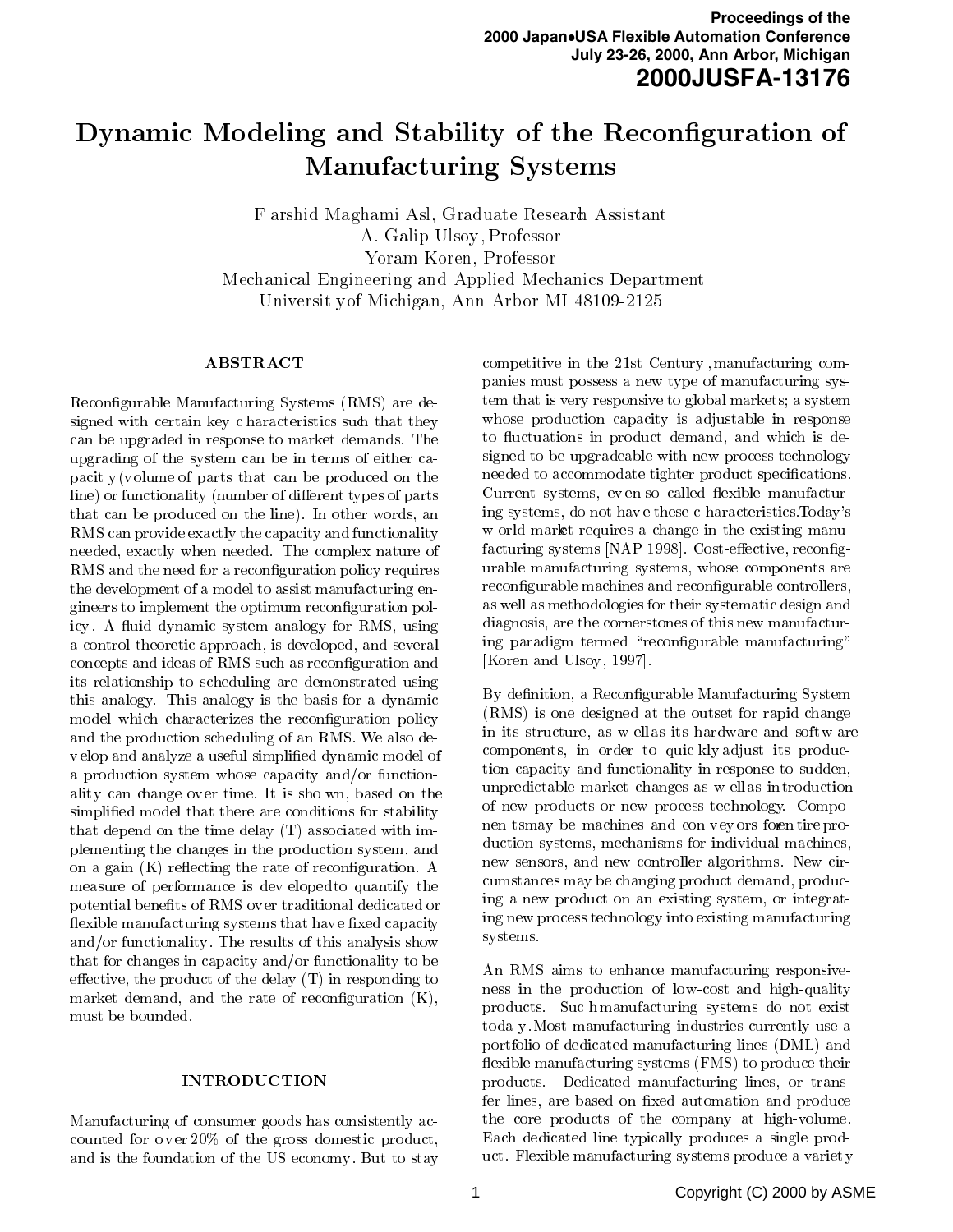of products on the same system. They consist of computer numerically controlled (CNC) machines, robots, and other programmable automation. The production capacity of FMS is usually lower than that of dedicated lines and they are more expensive.

The common denominator for DML and FMS systems is that they use fixed hardware and fixed software. For example, only part programs can be readily changed on CNC machines, but not the core software nor the control algorithms. During the last few years, how ever, two enabling technologies for RMS have emerged [Mehrabi and Ulsoy, 1997]: modular, open-architecture controls that allow reconguration of the controller [Koren 1997], and modular machine tools that allow reconfiguration of the machine hardware [Kota, 1997]. These emerging technologies show that the trend is to ward the design of systems with reconfigurable hardware and reconfigurable software with modularity as a key characteristic.

We can expect, in the near future, that RMS will join DML and FMS in the mix of systems that manufacturers use. When market fluctuations, market uncertainty, and rapid product changes are considered, there are strong economic arguments for the development of such systems [Birge 1998]. RMS will be open-ended, so that they can be improved and upgraded rather than replaced. They will allow flexibility not only in producing a variety of products, but also in changing the system itself. Reconfigurable systems will not be more expensive than flexible manufacturing systems, or even dedicated manufacturing lines since, unlike DML or FMS, the RMS is installed with exactly the production capacity and functionality needed, and may be upgraded in the future, exactly when needed.

Fig. 1 shows that dedicated manufacturing lines typically have high capacity but limited functionality. They are cost effective as long as demand exceeds supply. But with saturated markets and increasing pressure from global competition, there might be situations where dedicated lines do not operate at full capacity. Flexible systems, on the other hand, are built with a high degree of flexibility and functionality, in most cases even with more than what is needed at installation time. The logic behind this is "to buy it just in case it may one day be needed." However, in such cases capital lies idle on the shop floor and a major portion of the capital investment is wasted. These two types of waste are eliminated with RMS. In the first case the RMS allows one to add the extra capacity exactly when required, and in the second case to add the additional functionality exactly when needed. What distinguishes RMS from either the traditional DML or FMS is the fact that its capacity and functionality change over time in response to market demand. There is an important distinction between the



Figure 1: Types of manufacturing systems in terms of capacity-functionality.

traditional DML, FMS, and RMS. The difference lies in their decision making process which is involved in their operations. One important decision at the outset of installation of DML and FMS on choosing the parameters and characteristics of the system is required, and they do not require any other critical decisions or designs beyond scheduling during their operation. In contrast, in an RMS a series of decisions needs to be made for the system to reconfigure itself to respond to the market demands. These series of decisions characterizes the reconguration policy, and it makes the system more complex to operate relative to DML and FMS. The research presented in this paper is a basis for a model which characterizes the dynamic nature of RMS, and can be used as a tool to assist of manufacturing engineers to implement the optimum reconfiguration policy. Reconfigurable manufacturing systems are generally more complex to operate than the traditional DML and FMS. However, there has not been any theoretical work available to study their behavior. A recent work [Kusiak 1999] has considered scheduling problems in an RMS. However, no models have been developed to characterize the dynamics of reconguration.

The purpose of this paper is, for the first time, to mathematically model and analyze the change with respect to time in capacity and/or functionality that characterizes reconfigurable manufacturing systems. In the next section of the paper we present a fluid dynamic system analogy to reconfiguration of an RMS. This analogy helps to understand the important keys in reconfiguration and scheduling. A simple differential equation model is then developed based on the effects of reconfiguration, and an analysis of its stability properties is presented.

# A Dynamic Systems Analogy and Simulation Model for RMS

A fluid dynamic system analogy to reconfiguration of an RMS is presented in this section. This analogy helps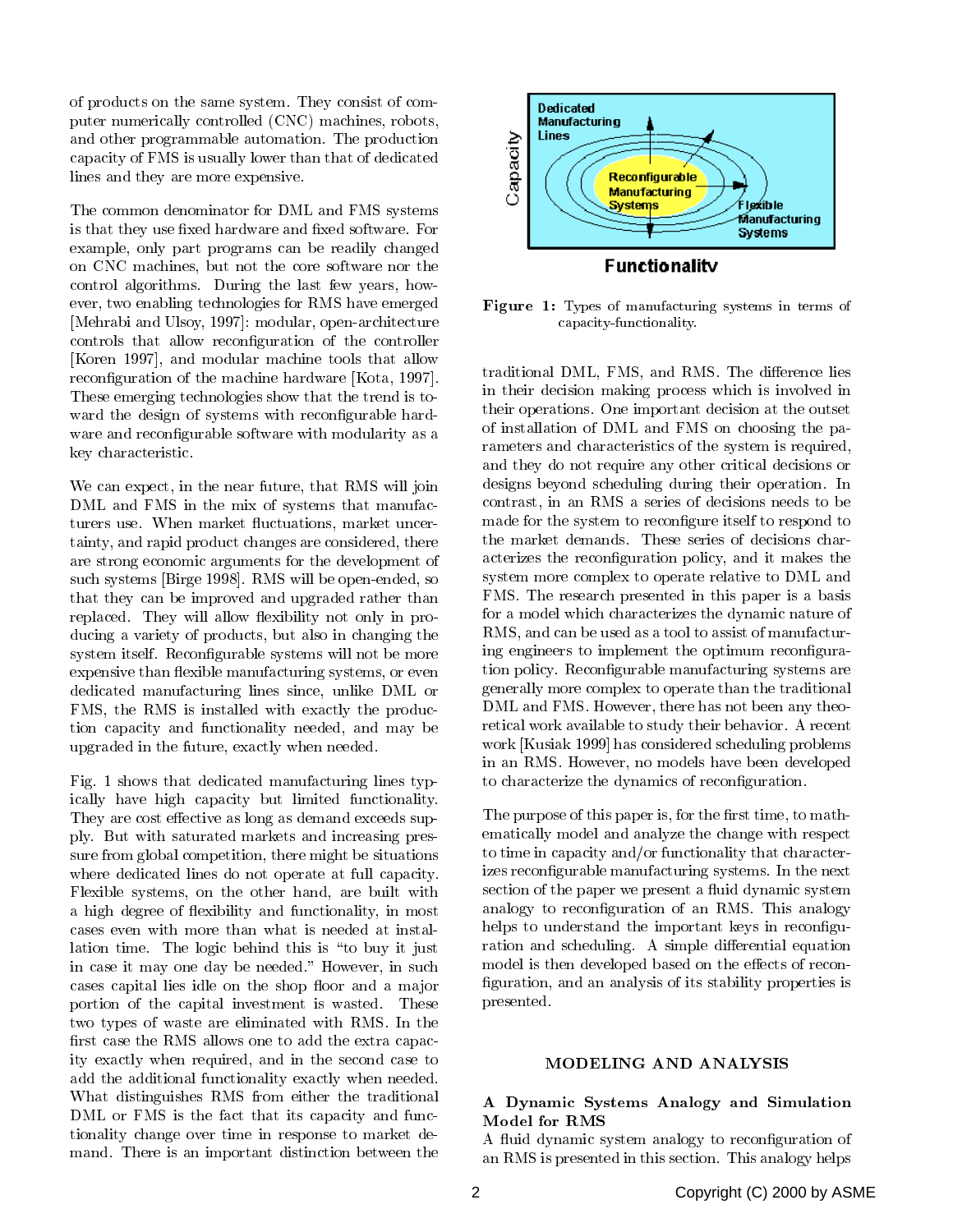

Figure 2: A fluid dynamic system analogy for RMS and its block diagram.

to understand the concept of reconguration in RMS and distinguish it from scheduling in terms of capacity and functionality. A simple tank as shown in Fig. 2 models the manufacturing line. The input flow to the tank represents the raw material entering to the manufacturing line, and the level of 
uid in the tank represents the production level in the manufacturing system which can vary by changing the rate of raw material entering to the system. The volume of the tank, which is the product of its cross section area by its height, represents the capacity of production in the manufacturing line, which is considered variable by changing the height of the tank as shown in Fig. 2. For simplicity in modeling, without loss of any generality, the cross section area of the tank is considered to be one unit, therefore, the height of the tank represents its capacity. The outflow of the tank shows the production and accumulating (integrating) the production using proper coefficients gives the profit or revenue generated by the manufacturing system. We assume certain properties and limitations for this fluid system model; there can be only incremental changes of inflow to the tank, in other words, the input to the tank is a discrete event input. The cross section area of the tank is constant and its height is variable and the variations take place only in a discrete event nature as shown in Fig. 2. The equivalent block diagram for the manufacturing line is also shown in Fig. 2, and the saturation element models the saturation of the fluid in the tank which happens when the fluid level (production level) passes the height (capacity) of the tank. It should be mentioned here that this model is just a simple analogy to understand the concepts of reconfiguration and a more exact model is needed to describe the behaviour of every individual manufacturing system. The concepts of reconfiguration and scheduling in manufacturing systems and their differences can be modeled using the fluid system analogy presented here. Fig.  $3(a)$  demonstrates the analogous concepts of reconguration and scheduling in the fluid system. The fluid level (production level) is measured and compared with the market demand. An adjustment needs to be made based on this comparison. Let's assume that the fluid level (production level) should be increased, because the market demand requires it to do so. Apparently, the proper way to increase the fluid level (production level) is to increase the input flow to the system (or increase in the raw materials to the manufacturing system). This approach which will naturally increase (or decrease) the fluid level (production level) in the system is analogous to scheduling in the manufacturing lines. Scheduling in the system can adjust the fluid level (production level) only if the market demand does not require the fluid level (production level) exceed the height (capacity) of the system. In that case, the height (capacity) of the system should change first to avoid saturation. This process which adjusts the height (capacity) of the system is analogous to the reconfiguration in terms of capacity in manufacturing lines.

Reconfiguration in the manufacturing line always requires a series of critical decisions (reconfiguration policy) which should be made based on some economic factors to make sure that the benefits of reconfiguring the system exceeds the cost of changes and loss of production during the ramp-up period and the delay time involved with the reconfiguration. The ramp-up period is the time needed to reach the quality production level in the manufacturing line after restarting the reconfigured system. The time delay involved in the reconfiguration consists of the time which the decisions should be made, and the time which the changes should be studied, designed and implemented to the system. These characteristics of RMS are depicted in the block diagram model for the analogous fluid dynamic system in Fig.  $3(b)$ . As shown in the figure, market demand is compared to the production level and the maximum capacity of the system at the same time. Based on this comparison, a decision is being made to choose between scheduling and reconfiguration. These series of decisions characterize the reconfiguration policy. The decision making process is simply modeled by a piecewise linear step function here as shown in the figure. If the decision is to continue the scheduling rather than reconfiguration, then the scheduling loop is activated and tries to adjust the production level (fluid level) to follow the market demand. When the market demand exceeds the current capacity of the system, based on the profit loss of not having the sufficient production level and economic factors, a decision will be made to start reconguration. This will turn the scheduling switch off, and initiate the reconfiguration process. After a time delay, which is represented by  $e^{-sT}$ , the system is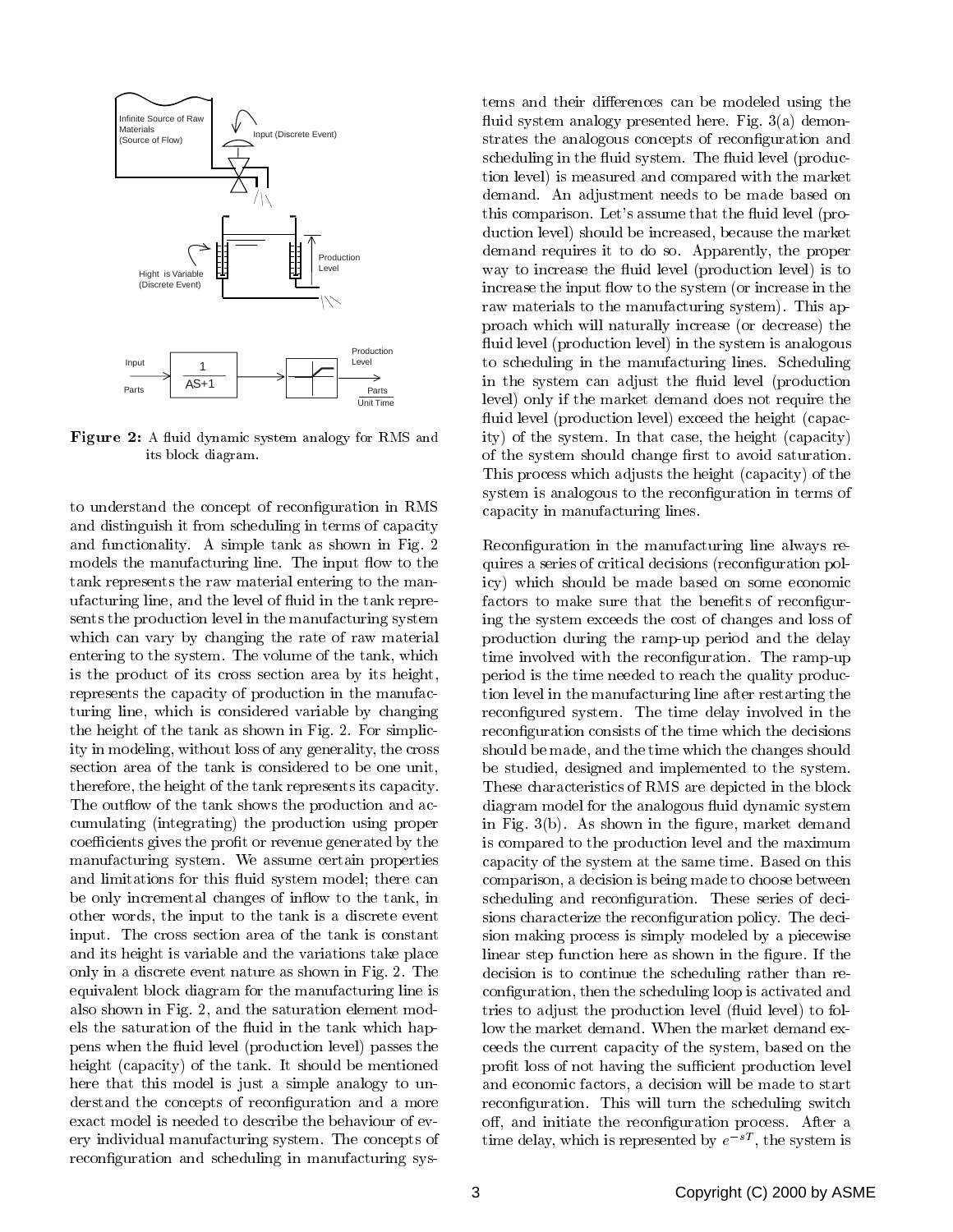



Figure 4: Reconfiguration in a Reconfigurable Manufacturing System.

Figure 3: Process of reconfiguration and scheduling for the fluid equivalent system.

reconfigured and by following a ramp-up period, it will follow the market trend with the new capacity level.

To show the concept of this analogy, a simulation is presented in Fig. 4 to illustrate the scheduling and reconfiguration in a manufacturing system. This simulation is performed based on the block diagram presented in Fig. 3(b). The market demand is considered to be a step signal that shows a double increase in the market demand after 750 time increments. The initial maxi mum capacity of the manufacturing line is considered to be 1 unit, and the production level is a bit less than the capacity of the system. After 750 time increments, the market demand increases and it consequently requires a reconguration in terms of capacity of the system. Not being able to supply enough production to the market and loosing profit and competitiveness as a result of that, requires a decision to recongure the manufacturing line.

The decision making process must consider the economic factors of the market, and it takes 500 time units to be made in this simulation. At this point, the scheduling switch goes off and the production level shuts down. The decision is to increase the capacity of the system from 1 unit to 3 units, and there is some time involved for reconfiguration to make the necessary changes in the system to achieve the new capacity level. The time needed to make the changes characterizes the time delay for reconfiguration. After the changes in the system are made, the ramp-up period will start which shows a slow dynamics because of its

nature. At the end of the ramp-up time, the system will perform normally and follow the market trend. Reconguration in manufacturing systems takes place in terms of capacity and functionality. Reconguration in terms of functionality corresponds to two different cases in a manufacturing line. The first case is when a change in the type of production is needed, and as a result, a conversion in the production line takes place. The second case is when there is a need to decrease the production capacity in one line and add it to another line to increase its capacity at the same time. The first case is also referred as conversion, and the second case is just referred as changing in functionality. The analogous fluid system model for the three different cases of reconguration are shown in Fig. 5.

The concept of reconfiguration in terms of capacity is shown in Fig.  $5(a)$ , and as shown in the figure, height of the tank is increased to have more capacity in the manufacturing line through reconfiguration. Fig.  $5(b)$ shows a manufacturing line which produces two products A and B. Changing the functionality of a production line is changing the functions of some hardware in the manufacturing line and making them to produce a different product. In other words, changing the functionality is decreasing the capacity in one line and adding it to another one. This figure shows a two tank equivalent fluid system which represents the production of two productions A and B. Changing the height of the tanks represents the change in functionality which decreases the capacity in one tank and increases it in the other one keeping the total capacity constant. Conversion is modeled using the same equivalent fluid system as shown in Fig.  $3(c)$ , and it takes place by changing the raw materials entering to the manufacturing line B to produce production C.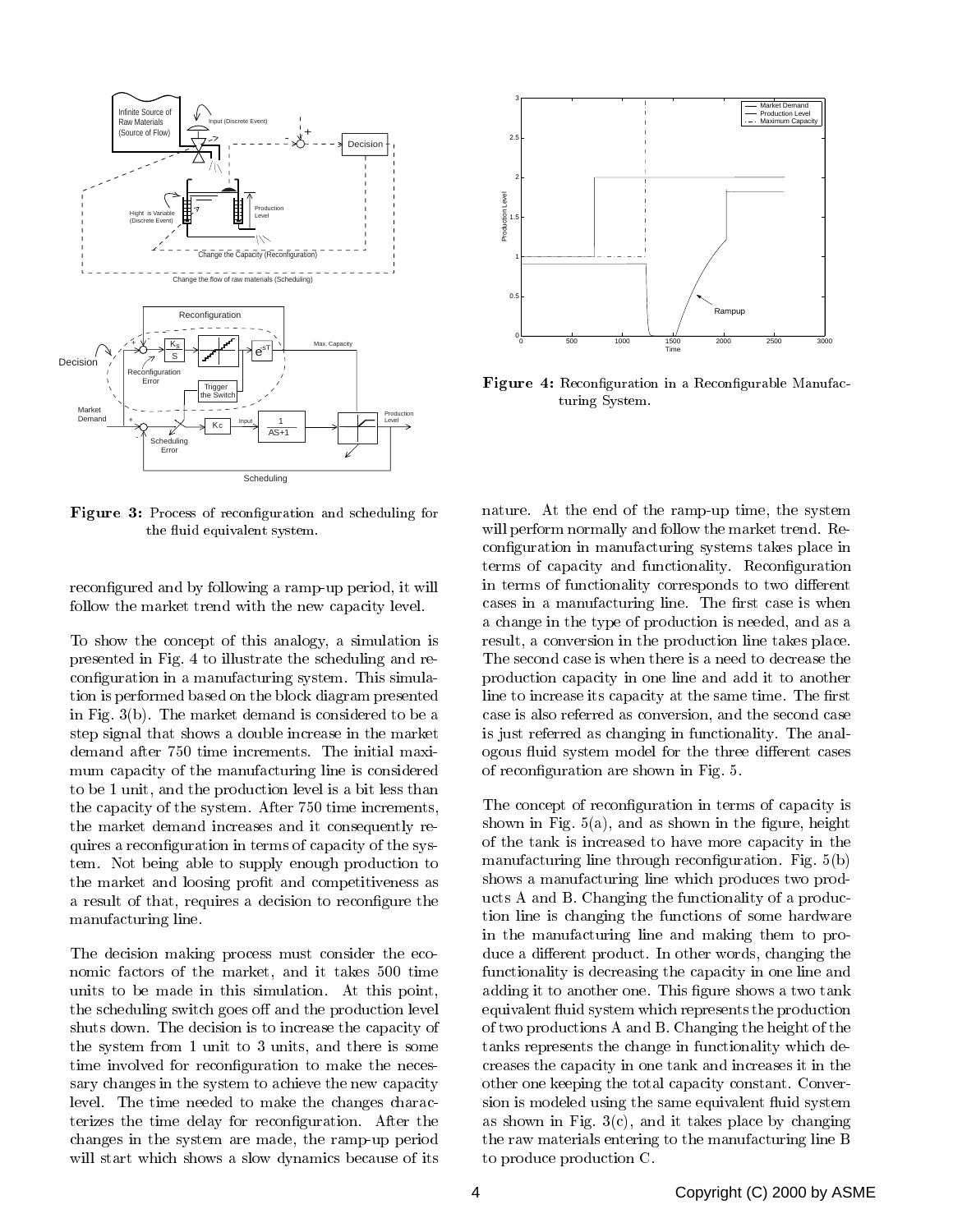

Figure 5: Reconfiguration concepts in fluid analogy.

### A Simplied Model for RMS

Here we present a simple dynamical model for the reconguration in terms of capacity of a manufacturing system assuming that the effects of scheduling can be neglected in the dynamics of the simplified model. The effects of scheduling in the system can be assumed to be very small because the dynamics involved with scheduling is very fast comparing to the dynamics of reconguration. The block diagram presented in Fig. 3(b) can then be simplied to the block diagram presented in Fig. 6 which only depicts the effects of reconfiguration provided that the effects of scheduling are relatively rapid and can be neglected. Only the scalability is considered as the dominating factor. Another simplifying assumption, which is made here, is that the discrete event nature of the reconfiguration is considered to be continuous. This, without loss of any signicant modeling characteristics, enables us to use simple continuous time and event differential equations.

Let  $y(t)$  denote the capacity of a production system. Furthermore,  $y_0$  is a nominal (constant) value of  $y(t)$ , such that  $y(t) = y_0 + Dy(t)$ . Given the model structure in the block diagram in Fig.  $6$ , the differential equation for this model is given by,

$$
\frac{dy(t)}{dt} = Ke(t - T) \qquad \qquad y(0) = y_0 \tag{1}
$$



Figure 6: Block diagram of the dynamical model for RMS capacity.

| Symbol           | Units                             |
|------------------|-----------------------------------|
| $t$ . $T$        | time (eg. year, week, day)        |
| y(t), r(t), e(t) | Number of parts / Unit time       |
| K1               | \$/Part                           |
| $K_2$            | (Number of Parts/ Unit Time)/ $\$ |
| $K = K_1 K_2$    | $1$ /Unit Time                    |

Table 1: Summary of model variables and parameters and their units.

where t is the time variable,  $K = K_1K_2$ , and  $e(t)$  $r(t) = y(t)$  represents the error at time t. This error is the difference between the desired capacity,  $R(t)$ , and actual capacity,  $y(t)$ . When the market demand and the actual system characteristics are matched, then  $e(t) = 0$ , and the time derivative of  $y(t)$  is zero. Consequently, the system capacity does not change. How ever, if  $e(t) \neq 0$ , then  $y(t)$  is increased or decreased accordingly. The reconfiguration gain,  $K$ , represents how large a change in  $y(t)$  can be made in response to an error. It is the product of two gains  $K_1$  and  $K_2$ . The output of the  $(\frac{K_1}{s})$  block in Fig. 6 gives the accumulated loss in dollars  $(\text{\$})$ , when  $K_1$  has the units shown in Table 1. The system time delay, or dead-time, is represented by  $T$ . Clearly, both  $K$  and  $T$  will depend on the design of the manufacturing system being modeled, and our ability to reconfigure the system. When the delay parameter  $T$  is small, then we can respond to market demands quickly. The product  $Ke(t)$  represents the rate of the change that can be made in  $y$  (i.e., capacity) in response to market demand. For a given error level,  $e(t)$ , then the change made is large when K is large.

The performance of the system can be measured using a metric based upon the error,  $e(t)$ . For example, the integrated absolute value of error (IAE) performance index is given by,

$$
J = \int_{t_0}^{t_1} |e(\tau)| d\tau \tag{2}
$$

where  $t_0$  is the initial time when the system is installed, and  $t_1$  is the final time, representing the life of the system.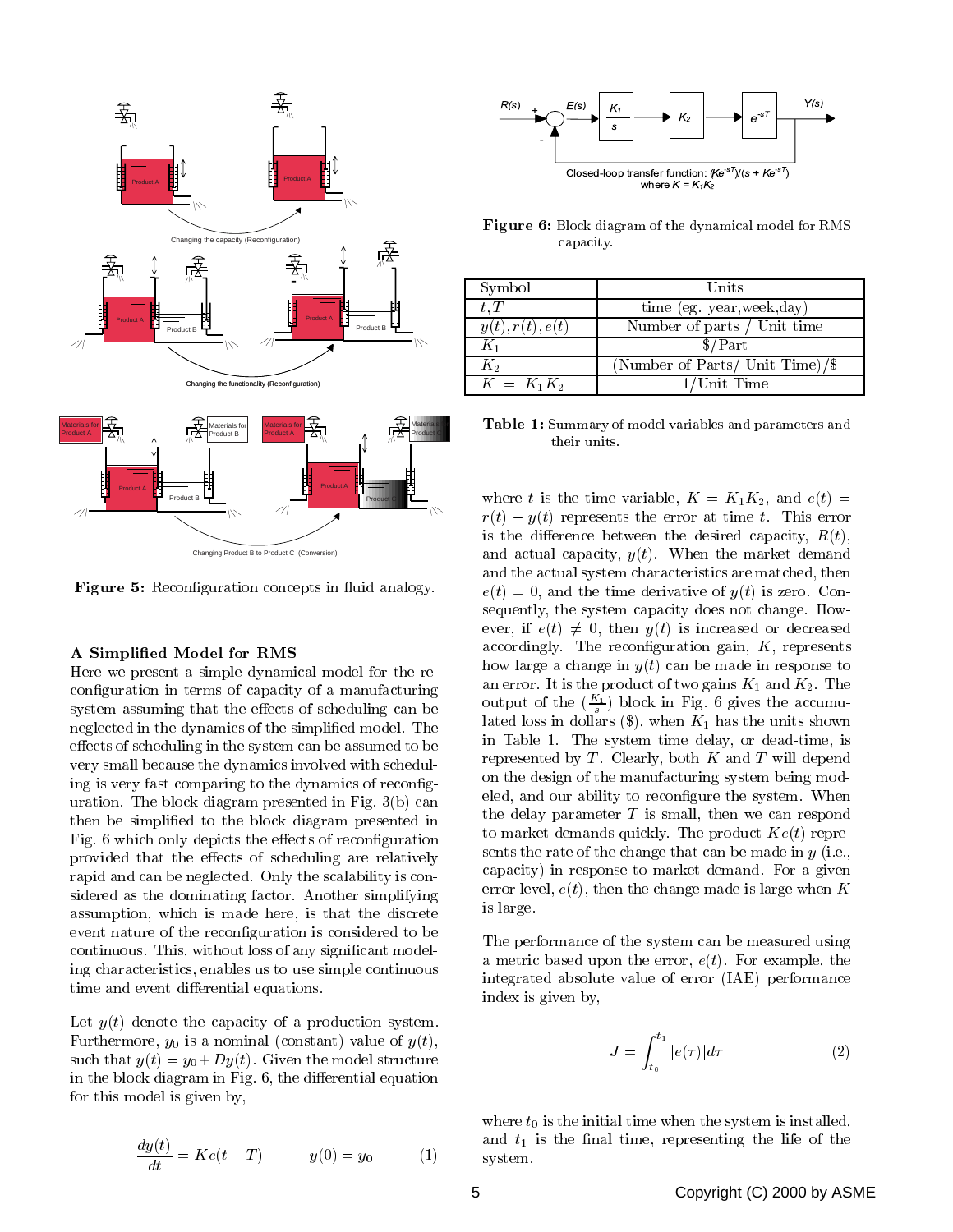

Figure 7: Roots of in the complex plane

Analysis Using the Simplied Model for RMS The stability of the dynamical system in Eq.(1) can be determined by analysis of its characteristic equation:

$$
s + Ke^{-sT} = 0 \tag{3}
$$

This equation has an infinite number of roots in the complex plane, or solutions for s, when  $T \neq 0$ . For the system to be stable, the complex roots of this equation must not have any positive real parts. The first 32 roots for Eq.(3) where  $T = K = 1$  are shown in the complex plane in Fig. 7 [Asl and Ulsoy 2000]. The stability boundary can be determined when the real parts of the complex roots are zero. Consequently, we can set  $s = j\omega$  in Eq.(3), to obtain:

$$
Re: K \cos(\omega T) = 0 \tag{4}
$$

$$
Im: \omega - K\sin(\omega T) = 0 \tag{5}
$$

where we have used the Euler identity, . From (4), when  $K \neq 0$ , we must have  $\omega I = (\frac{1}{2}), (\frac{2}{2})$ , etc. Using these values of  $\alpha = \alpha$ , is and selecting the selection most restrictive case (i.e.,  $\omega I = \frac{1}{2}$ ), gives the stability boundary  $K = \frac{1}{2T}$ , or,

$$
T = \frac{\pi}{2K} \tag{6}
$$

This is plotted in Fig. 8, and shows that the model predicts instability when the delay  $T$  or gain  $K$  become too large (i.e., for stability the product  $I(\mathbf{K}) \leq \frac{1}{2}$ ). Large delays T can only be tolerated when K is small, and vice versa. As an example, let's apply the above model and analysis to a simple production scenario. Consider a manufacturing line with a fixed capacity,  $y = 250,000$  parts per year. This line produces only one type of product, and initially operates at full capacity. The demand for the product, however, changes



Figure 8: Stability Boundary in the K-T Plane.

over time as (see Fig. 9):

$$
r(t) = \begin{cases} 250000 & t < 4years \\ 550000 & 4years < t < 10years \\ 900000 & 10years < t < 17years \\ 700000 & 17years < t < 25years \end{cases} \tag{7}
$$

where t goes from 0 to 25 years and  $r(t)$  is measured by parts/year. (a) When  $K = 0$ , the line is not reconfigurable, and the capacity remains at 250,000 parts/year. Due to inadequate capacity, a market opportunity is missed, and a loss is incurred. This can be measured, using the performance metric in Eq. (2) with  $t_0 = 0$  years and  $t_1 = 25$  years, as  $J = 9.95e^{+6}$ . (b) If the line can be made to be reconfigurable, then the capacity can change to try to match the demand. If this is done such that  $K = 1$  (1/years) and  $T = 2$ years, then the reconfigurable system is unstable, and the error grows over time. The performance measure in Eq. (2) now yields  $J = 1.43e$  (c) if the line can be made reconfigurable, such that  $K = 0.5$  (1/years) but  $T = 1$  years, then the system is stable. This is accomplished by reducing the delay in responding to the market from 2 to 1 years and decreasing the reconfiguration gain from 1 to 0.5. The value of the performance measure is reduced to  $J = 1.81e + 1$  ms represents and improvement of nearly 6 times over the fixed capacity case, and of about 8 times over the unstable reconguration case in (b).

The results for these three cases, along with the capacity demand function  $r(t)$ , are shown in Fig. 9. What this simple example illustrates is that a reconfigurable system can respond to market opportunities that would be lost with a fixed capacity system.

## Application to a Reconfiguration Scenario

We consider a 10 year long manufacturing scenario, where the demand for two products (Products A and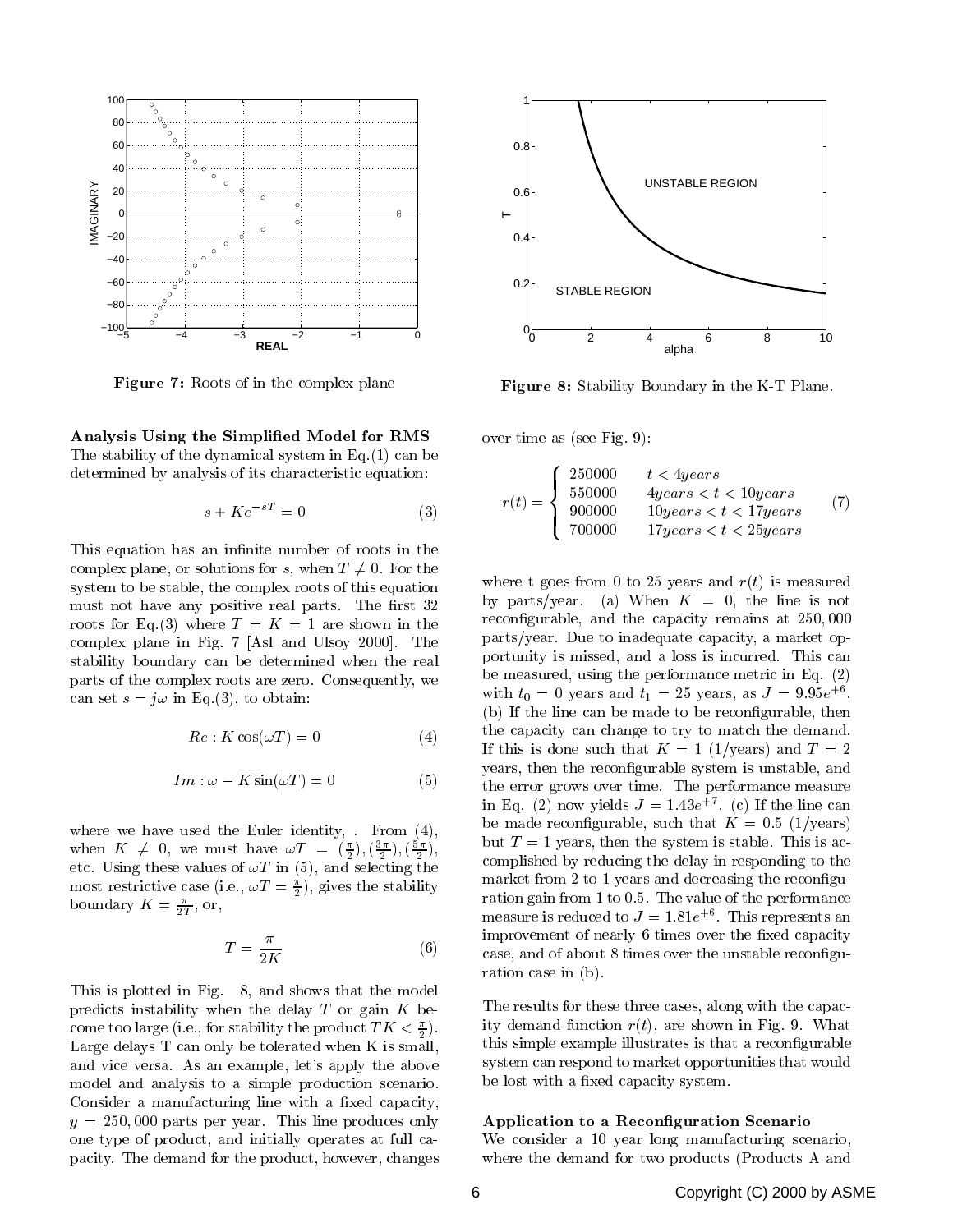

Figure 9: Numerical results for capacity versus time for the example.

B) changes over time as shown in Fig. 10(a). The projection for product A, at year 0, is between 300; 000 to 400; 000 units per year. The actual market demand rapidly increases to 300; 000 in about one year, during years  $3-6$  it increases to about  $400,000$  then falls off to a level of about 150; 000 units per year. During years  $5 - 10$  the demand for another product (Product B) goes from 0 to about 250; 000 units per year. Product B is a new product that was not yet designed at year 0 when the manufacturing system was first designed and built. Figures 10(b) to 10(d) illustrate how a recon figurable manufacturing system can respond to such a scenario by providing exactly the functionality and capacity needed, exactly when needed. Initially (i.e., at year 0), the RMS is designed to produce 300; 000 units per year of Product A using a serial configuration of 6 stations or machines modeled by a single tank fluid system (see Fig.  $10(b)$ ). By year 3 the RMS is recongured for 400; 000 units per year of Product A by adding two machines, reconguring some of the existing machines, and going to a system configuration of two parallel lines with 4 machines in each line (see Fig. 10(c)). This same RMS, by year 6, is modified<br>such that Line 1 continues to produce Product A, while<br>Line 2 can be rapidly converted, or switched, between such that Line 1 continues to produce Product A, while Line 2 can be rapidly converted, or switched, between production of both Products A and B. The fluid equivalent of these lines is a two tank fluid system with a conversion capability on the second tank to produce A and B (see Fig.  $10(c)$ ). In year 8, as the market demand for Product B continues to grow, Line 2 is now producing Product B almost exclusively and its capacity has been increased from 200; 000 to 250; 000 units per year by the addition of a new machine with ad vanced laser technology and through reconfiguration of the machines and machine configuration on Line 2. The above scenario, together with an economic analysis, would illustrate the potential advantages of RMS.



**Figure 10:** A Scenario Illustrating Reconfigurable Manufacturing.



Figure 11: Simulation of the scenario Illustrating Recon figurable Manufacturing.